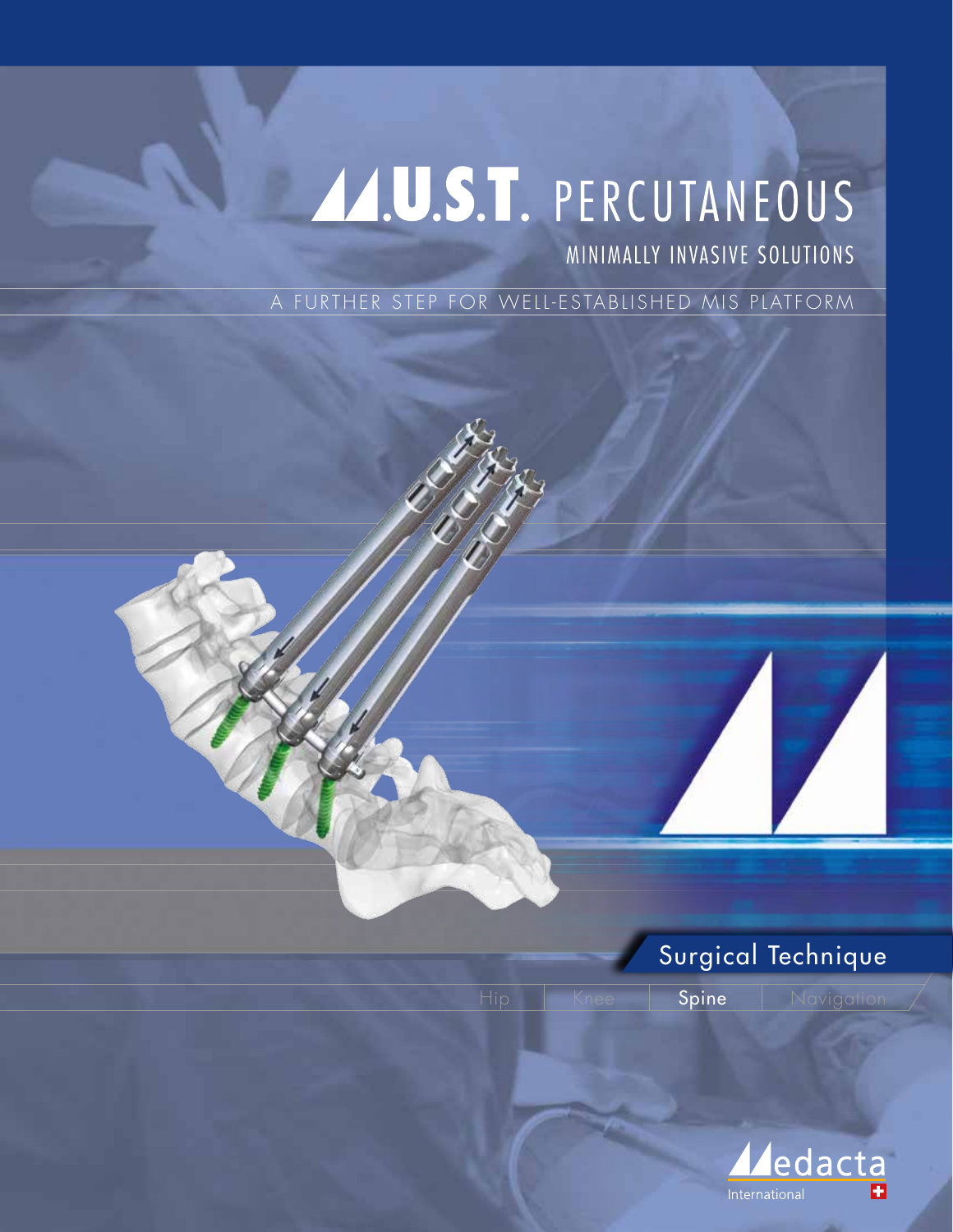|  | M.U.S.T. MIS Surgical Technique |  |
|--|---------------------------------|--|
|  |                                 |  |
|  |                                 |  |

# CAUTION

Federal law (USA) restricts this device to sale distribution and use by or on the order of a physician.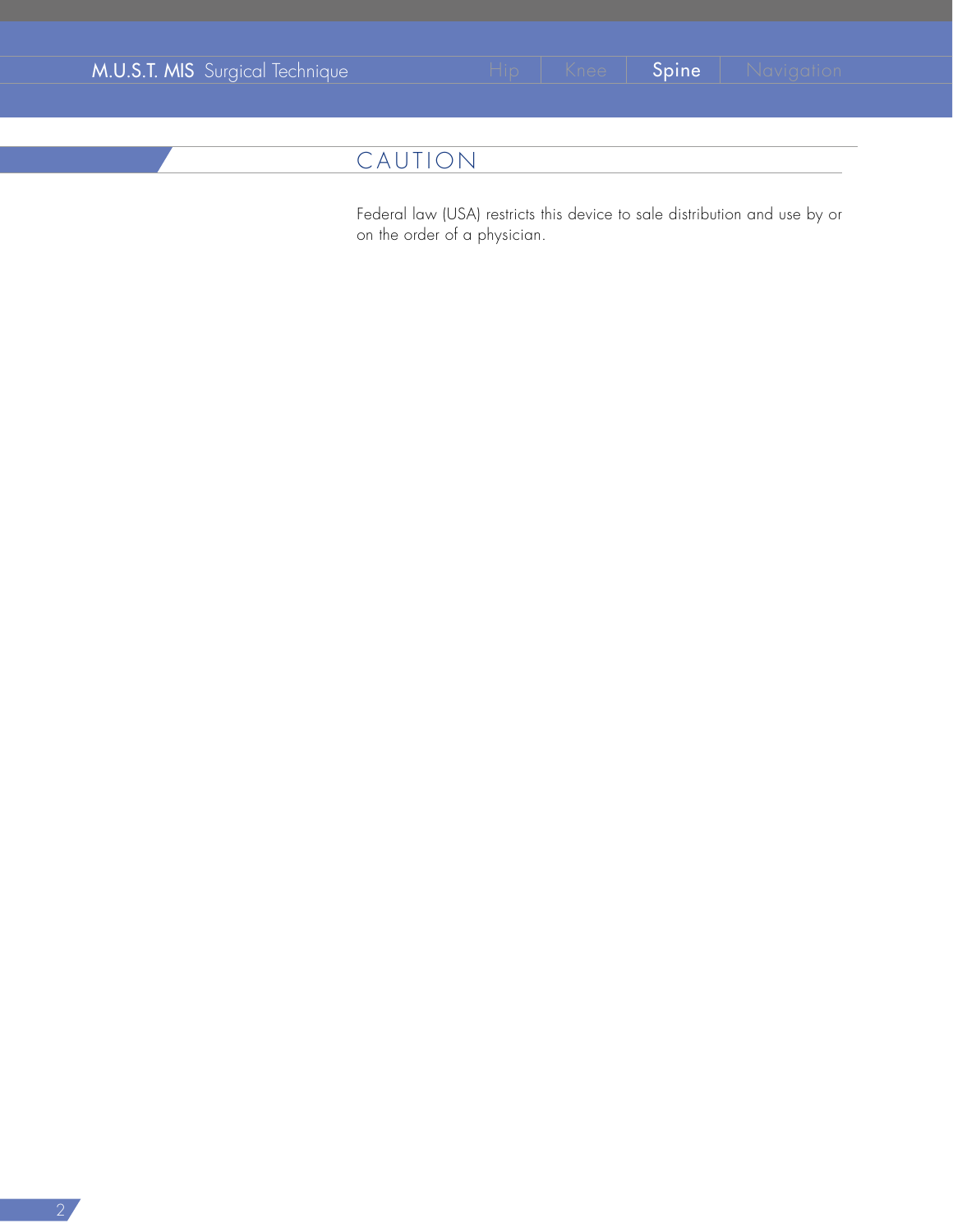

# CONTENTS

|                          | <b>INTRODUCTION</b>                          |                       |
|--------------------------|----------------------------------------------|-----------------------|
| $\overline{2}$           | <b>INDICATIONS</b>                           | 5                     |
| 3                        | <b>CONTRAINDICATIONS</b>                     | 5                     |
| 4                        | PRE-OPERATIVE PLANNING                       | 5                     |
| 5                        | SURGICAL APPROACH                            | 5                     |
| 6                        | MIS PERCUTANEOUS SURGICAL STEPS              | 6                     |
|                          | 6.1<br>Pedicle Preparation                   | $\Diamond$            |
|                          | 6.2<br>Tapping                               | $\overline{ }$        |
|                          | 6.3<br>Screw Insertion                       | 7                     |
|                          | <b>ROD INSERTION</b>                         | 10                    |
|                          | Rod Sizing<br>7.1                            | 10                    |
|                          | Rod Selection<br>7.2                         | $\overline{\bigcirc}$ |
|                          | Rod Insertion<br>7.3                         | $\lceil \rceil$       |
|                          | Rod Verification<br>7.4                      | 12                    |
|                          | Rod Locking<br>7.5                           | 12                    |
| 8                        | <b>FINAL CONSTRUCTION</b>                    | 13                    |
|                          | Rod Reduction and Set Screw Insertion<br>8.1 | 13                    |
|                          | 8.2<br>Compression or Distraction            | 14                    |
|                          | Final Tightening<br>8.3                      | 16                    |
|                          | Tower Removal<br>8.4                         | 16                    |
|                          | RESCUE INSTRUMENT                            | 18                    |
| $\mathsf{I}(\mathsf{I})$ | <b>IMPLANTS NOMENCLATURE</b>                 | 19                    |
|                          | Sterile single package<br>10.1               | 19                    |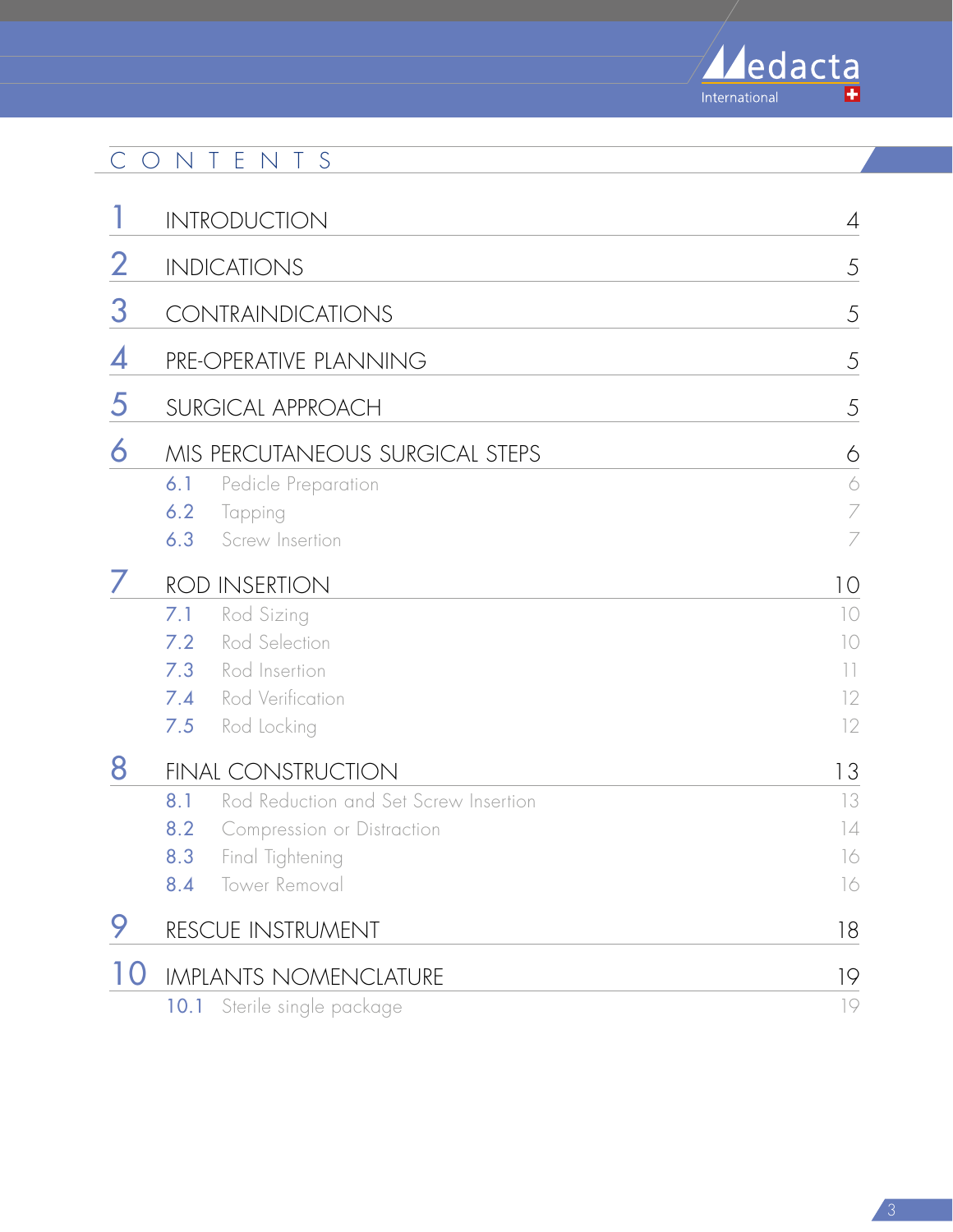## **INTRODUCTION**

The Medacta MIS Percutaneous System is designed to provide the surgeon with a minimally invasive solution for spinal thoracolumbar fixation. The system is able to deliver several advantages for patients including smaller incisions and minimal muscle resection, reduction of blood loss and post-operative pain, precision and efficiency in pedicle screw placement.

#### Slim Percutaneous Tubes

- **15mm** diameter
- Low profile to minimize muscle trauma
- Dedicated design to perfectly match and firmly anchor the Enhanced Pedicle Screw
- **100mm lateral windows for easy Rod insertion**
- 35mm Rod reduction capability
- Short version available



#### Cannulated Polyaxial Pedicle Screw

- Range of motion of 60° to facilitate the connection of the Percutaneous Tubes
- Dual Lead Thread to secure optimal bone purchase
- **E** Low Profile Tulip to minimize the implant height over the bony elements
- 1.75mm cannulation for safe use with 1.5mm K-wire



#### MIS Rods

- Bullet nose profile to ease navigation through soft tissues

- Hexagonal interface to help insert the rod in a lordotic, kyphotic or lateral manner.

- Available in different designs:
- Straight Rods
- Bent Rods, with standard pre-lordosed curvature (R200)
- Bent Rods R100, with increased lordosis to treat the short lumbar tracts
- Dual Bent Rods, with an enhanced proximal lordosis to match the sacrum and a standard distal curvature to treat the lumbar spine

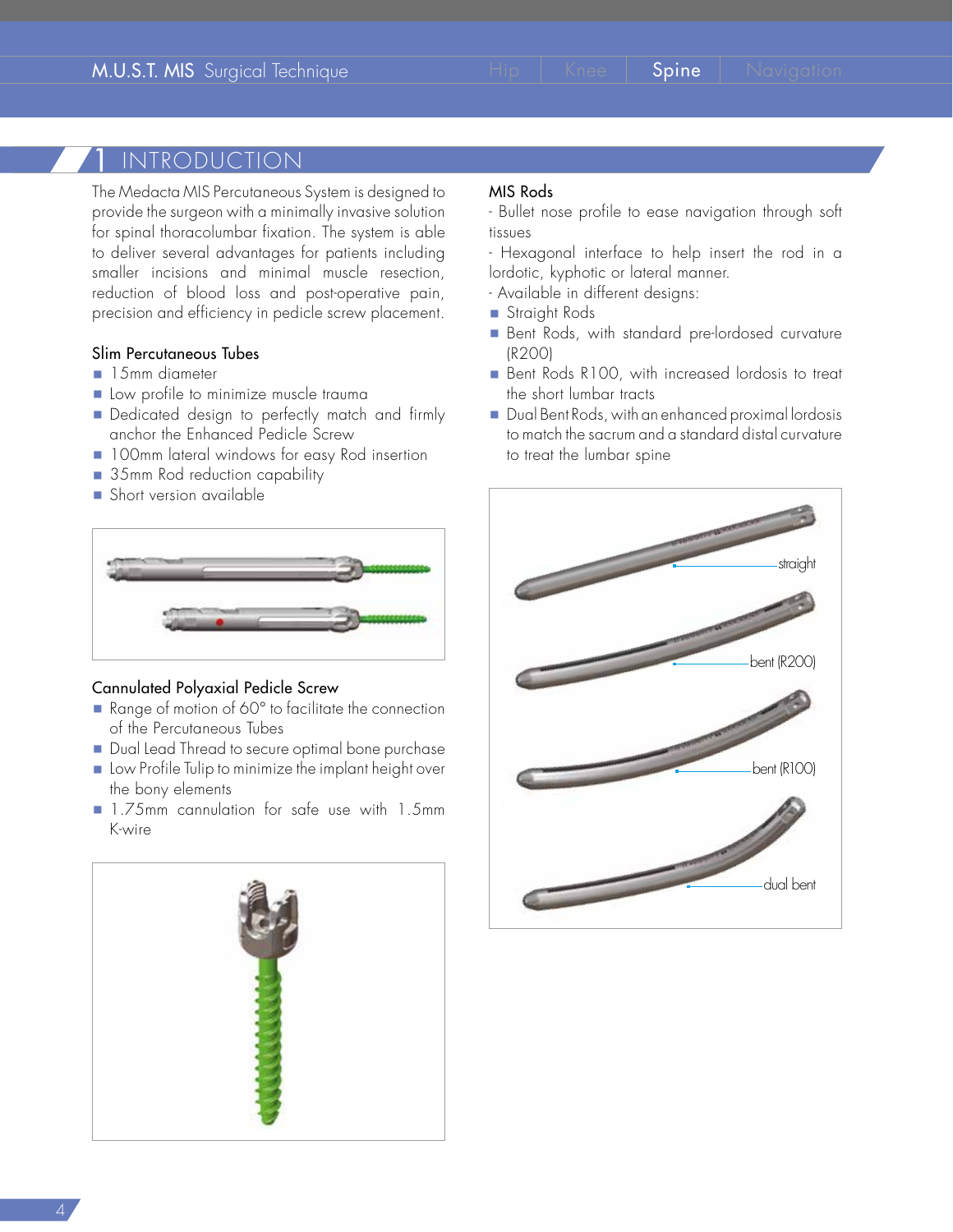

# $\,2\,$  indications

The M.U.S.T. Pedicle Screw System is intended for posterior non-cervical pedicle fixation (T1-S2/ilium) and nonpedicle fixation or anterolateral fixation (T8-L5). These devices are indicated as an adjunct to fusion for all of the following indications: degenerative disc disease (defined as back pain of discogenic origin with degeneration of the disc confirmed by history and radiographic studies); spondylolisthesis; trauma (i.e., fracture or dislocation); spinal stenosis; curvatures (i.e., scoliosis, kyphosis, and/or lordosis); tumor; pseudoarthrosis and failed previous fusion in skeletally mature patients.

# 3 CONTRAINDICATIONS

The use of the M.U.S.T. Pedicle Screw System is contraindicated in the following cases:

- Active infectious process or significant risk of infection (immunocompromised hosts).
- Signs of local inflammation.
- Fever or leukocytosis.
- **Morbid obesity.**
- Pregnancy.
- **Mental illness.**
- Grossly distorted anatomy caused by congenital abnormalities.
- Any other medical or surgical condition which would preclude the potential benefit of spinal implant surgery, such as the presence of congenital abnormalities, elevation of sedimentation rate unexplained by other diseases, elevation of white blood count (WBC), or a marked left shift in the WBC differential count.
- Suspected or documented metal allergy or intolerance.
- Any case not needing a bone graft and fusion.
- Any case where the implant components selected for use would be too large or too small to achieve a successful result.
- Any patient having inadequate tissue coverage over the operative site or inadequate bone stock or quality.
- Any patient in which implant utilization would interfere with anatomical structures or expected physiological performance. Any patient unwilling to follow post-operative instructions.
- Any case not described in the indications.

#### 4 PRE-OPERATIVE PLANNING

Review the MRI and/or CT based imaging to template and determine the type/size of the implants to be used. Matching the patient's anatomy is a critical step in the pre-operative planning before each surgery.

# 5 SURGICAL APPROACH

The M.U.S.T. Pedicle Screw System is designed with the focus on spinal fixation, providing the surgeon with different possible surgical approaches.

The current surgical technique describes all the steps to be taken with a Posterior MIS Percutaneous Approach. The other posterior approaches are Midline, Wiltse and Mini-Open.

The different Anterior/Lateral approaches are Laparoscopic, Open or Mini-Open. Surgeons would use the retroperitoneal or the trans-psoas technique.

The construct is assembled in the same way as the posterior approach, the screws however are placed directly in the vertebrae, instead of the pedicles.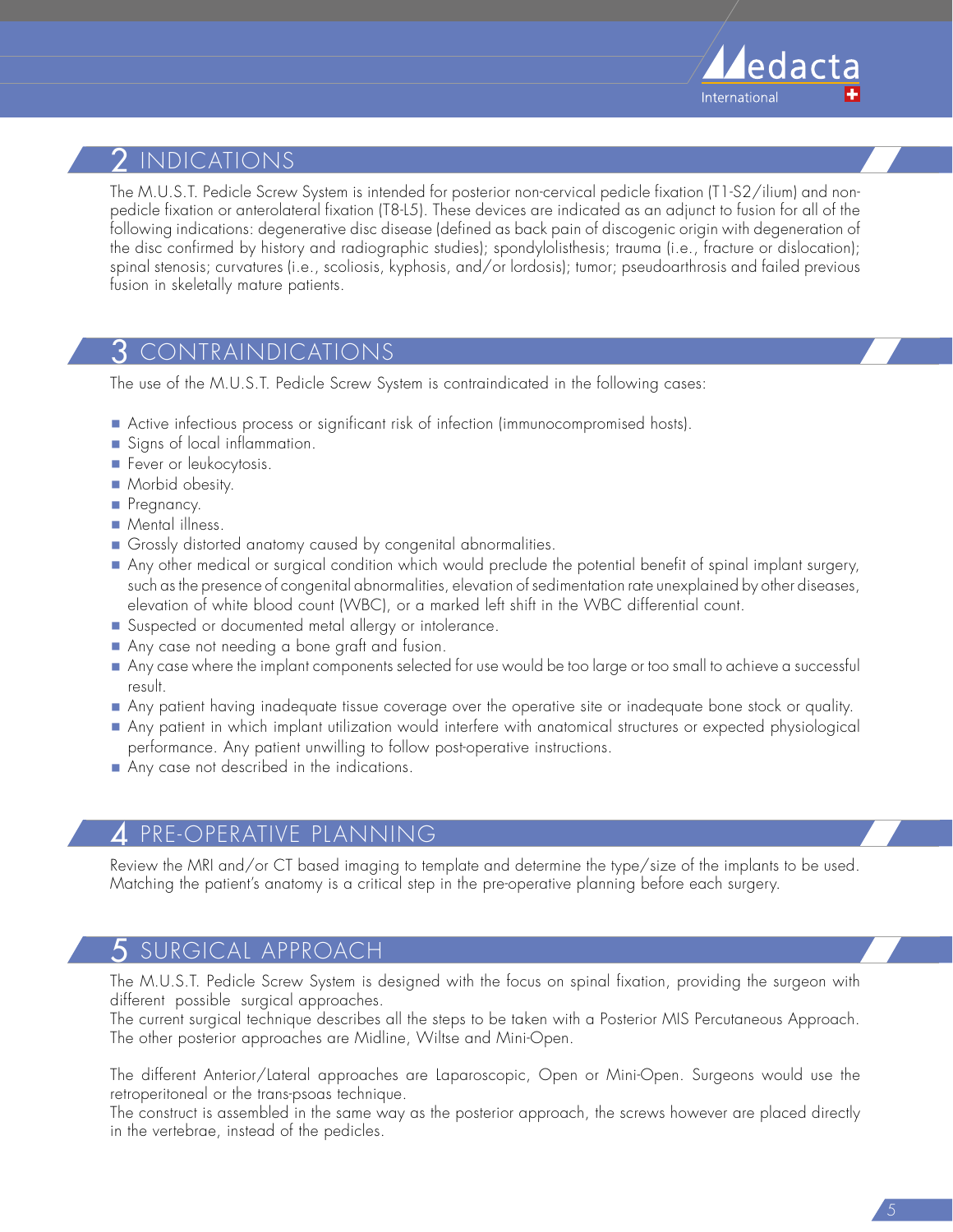# 6 MIS PERCUTANEOUS SURGICAL STEPS

The patient should be positioned prone lying face down on a radiolucent table. Perform a posterior incision through the skin and fascia approximately 2 - 4 cm from the midline to allow for muscle splitting along the multifidus and longissimus plane.

#### **6.1** Pedicle Preparation

Assemble the cannulated awl with the handle and the inner pin.



Target the pedicle and perforate the outer cortex with the Cannulated Awl.



WARNING Confirm the pedicle anatomical positioning with radiographic imaging.

Remove the inner pin and the handle from the Cannulated Awl and insert the Kirschner wire, carefully inserting it through the incision.

#### WARNING

Control the K-Wire position under radiographic imaging and make sure it does not slip off during the procedure.

Markings on the wire designate 5mm increments, and can be used to determine penetration depth. Additionally, the depth markers can be used to monitor unintentional guidewire advancement or rotation.

NOTE: A Jamshidi Needle can be used as an alternative to access the pedicle and K-Wire guiding.

NOTE: A K-wire holder is available for insertion or removal of the wire itself.



The K-wire holder is used to either advance or remove Kirschner wires during the procedure.

To use the K-wire holder, push the lock button and slide the tool over the Kirschner wire few centimeters above the end of the cannulated awl or Jamshidi needle, then release the locking button. Lightly mallet the impaction surface of the holder to advance the Kirschner wire. Stop impacting before the tool reaches the top of the cannulated awl or Jamshidi needle. Insert all Kirschner wires as required. If further K-wire insertion is needed, after checking fluoroscopy, slide the wire holder back and repeat the manoeuver.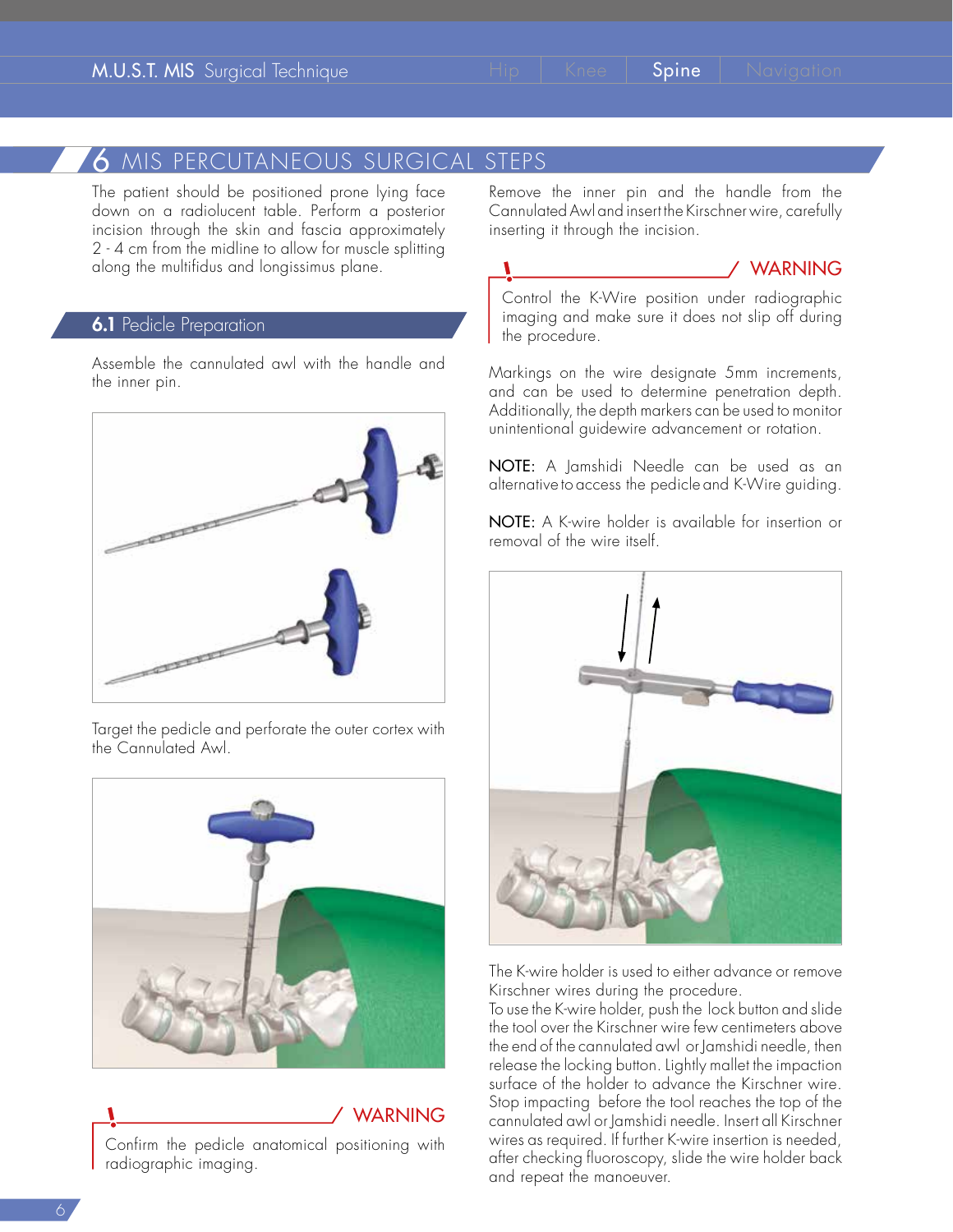

#### **6.2** Tapping

Although MUST enhanced cannulated screws are selftapping, in some cases a tapping might be necessary. If so, the appropriate size cannulated self-drilling tap is advanced over the guidewire into the pedicle by turning the tap clockwise.

When the tap is used with the Dilator Nr.2, the depth markings on the proximal half of the tap can be used to determine the tap depth and appropriate screw length.



#### **WARNING**

Tapping is mandatory before inserting pedicle screws larger than 7mm in diameter. In case of sclerotic bone, or any other factor that can cause high resistance during screw insertion, apply the same procedure for all the other diameters. Please note that the taps are undersized by 0.5mm.

#### WARNING

While tapping, take care to avoid unintentional guidewire advancement or rotation. Do not advance the tap beyond the tip of the guidewire as doing so may result in unintentional wire removal. Use caution not to bend or kink the guidewire while advancing the tap.

It is recommended that fluoroscopy be used while tapping to monitor the depth of the tap and ensure the guidewire is not advanced unintentionally.

#### **6.3** Screw Insertion

Insert the dilator Nr.1 (1.8/8 mm) over the Kirschner wire. Determine the screw length using the dilator Nr.1. Read off the screw length indicated by the central marking of the 460mm Kirschner wire (or the appropriate marking of the 600mm Kirschner wire).



Continue dilation placing dilators Nr.2 (8/17 mm) and Nr.3 (17/22 mm).



NOTE: Use radiographic imaging to confirm orientation and depth of the Kirschner wire while inserting the tubes.

NOTE: Ensure the dilator is placed in contact with the lamina. The screw Depth Gauge shows the depth of the Kirschner wire tip starting from the pedicle entry point.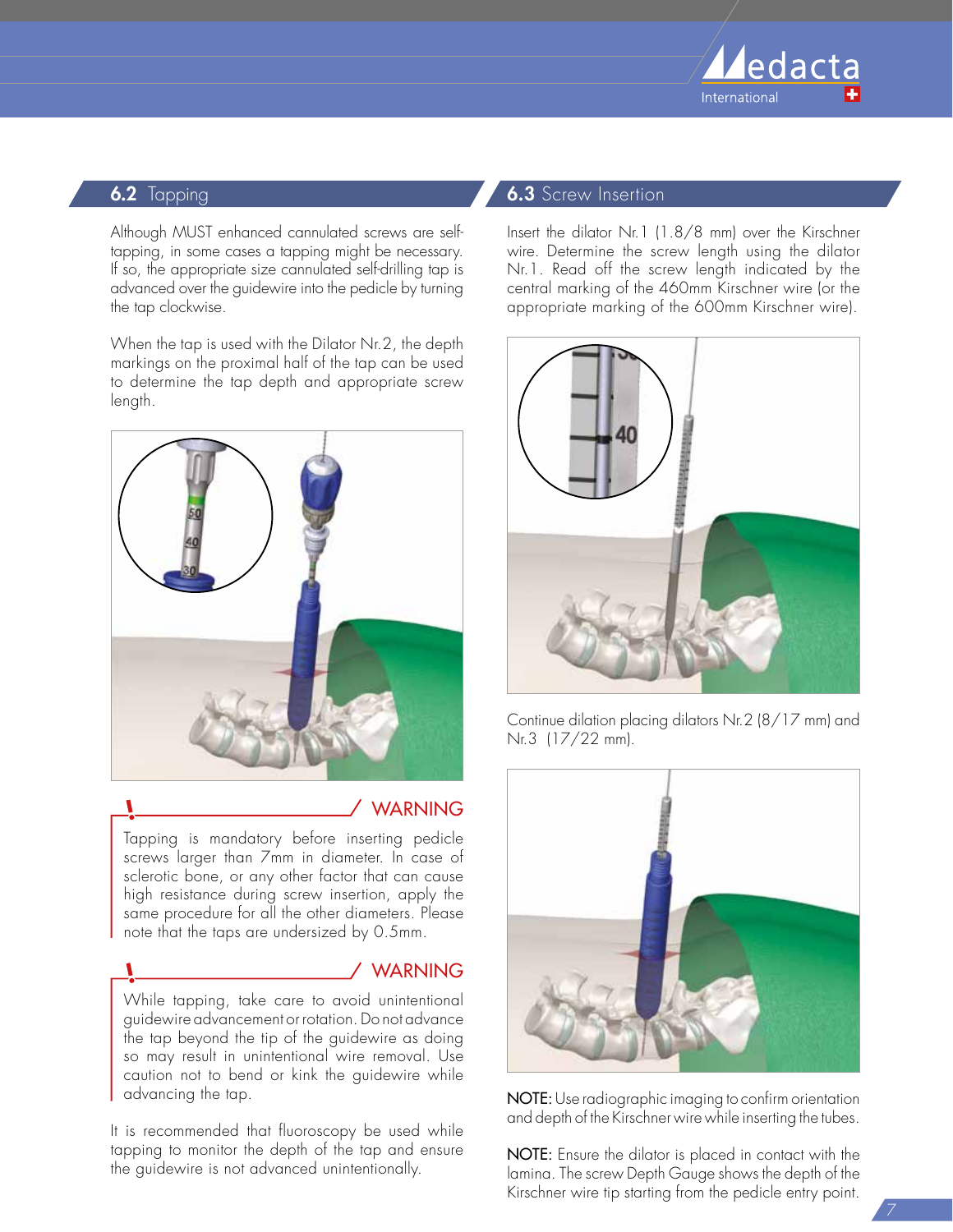Remove the dilators while carefully holding the Kirschner wire in place to ensure the pedicle entry point for screw placement is maintained.

#### **WARNING**

While removing the dilators secure the Kirschner wire at all times.

NOTE: If Kirschner wire is unintentionally removed, use pedicle awl or Jamshidi needle to search for entry point.



OPTION

Leave the dilator Nr.3 in place to protect the surrounding tissue while inserting the pedicle screw.

Couple the inner and outer sleeve and set the Percutaneous Tower assembly in the open position as shown in figure by pulling proximally the release button.





After assembling the Loading Station on its stand, insert the screw into the Loading Station and then insert the Percutaneous Tower through the Loading Station assembly. After checking the proper position of the Tower press down firmly the button to engage the Tower with the screw head. An audible "pop" will signal that the Percutaneous Tower is attached to the screw head.





#### **OPTION**

To facilitate the manipulation of the Percutaneous Tower during the engagement of the pedicle screw, a dedicated handle is provided. Assemble the handle onto the Tower with the "ENGAGE" marking facing the Tower button.



### CAUTION

The Loading Station has one side for standard tulips (screws up to Ø 7mm included) and one for revision tulips (screws larger than Ø 7mm). (see picture below)

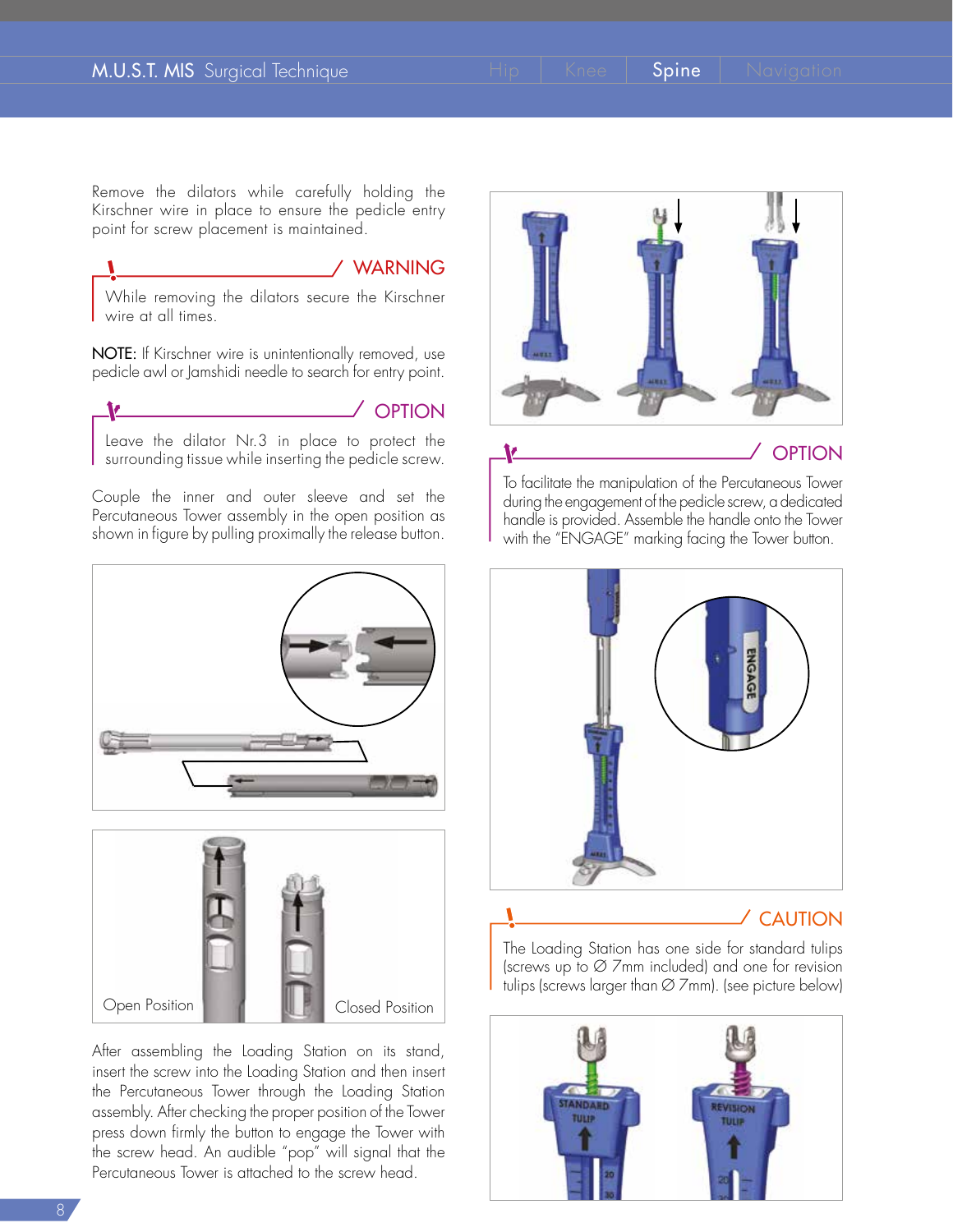

NOTE: The loading station stand offers 6 slots to help the engagement of the setscrews to the driver.

Verify the Pedicle Screw is properly engaged with the Percutaneous Tower.

Slide the MIS Poly-Axial Screwdriver into the Percutaneous Tower-Pedicle Screw assembly and couple it with the pedicle screw.

NOTE: The correct Pedicle Screw/MIS Poly-Axial screwdriver coupling can be reached after a slight rotation and re-alignment of the screw body.

Tighten the head of the pedicle screw to the Polyaxial Screwdriver by turning the proximal thumbweel clockwise until the screw is fully tightened.



With the Quick Connect Ratchet Handle in place, drive the Percutaneous Tower-Pedicle Screw assembly over the K-wire and insert the screw percutaneously into the prepared pedicle.

After gaining good bone purchase remove the K-Wire to prevent it from being inserted too far.



#### **WARNING**

To maintain the polyaxial capability of the Pedicle Screw, the tulip should not be fully seated against the bone. Using fluoroscopy check the correct pedicle screw positioning and also, that the height of the tulip is compatible to accommodate the rod insertion. Do not allow advancement of the K-Wire.

Once the pedicle screw is inserted in the pedicle canal remove the MIS Polyaxial Screwdriver by rotating the proximal thumbweel counter-clockwise.



<u>V</u>

**OPTION** 

The screw-tower assembly can be inserted either percutaneously, or through the Dilator Nr3. Alternatively, the tower can be assembled with the Tissue Protection Sleeve to minimize the screw incision and protect the soft tissues from the edges of the tower.

The height of each screw must be set appropriately to accommodate the curvature of the rod, further adjustments can be achieved using the bone screwdriver. Screw height can be verified with lateral fluoroscopy or by checking the alignment of the top of the Percutaneous Towers.

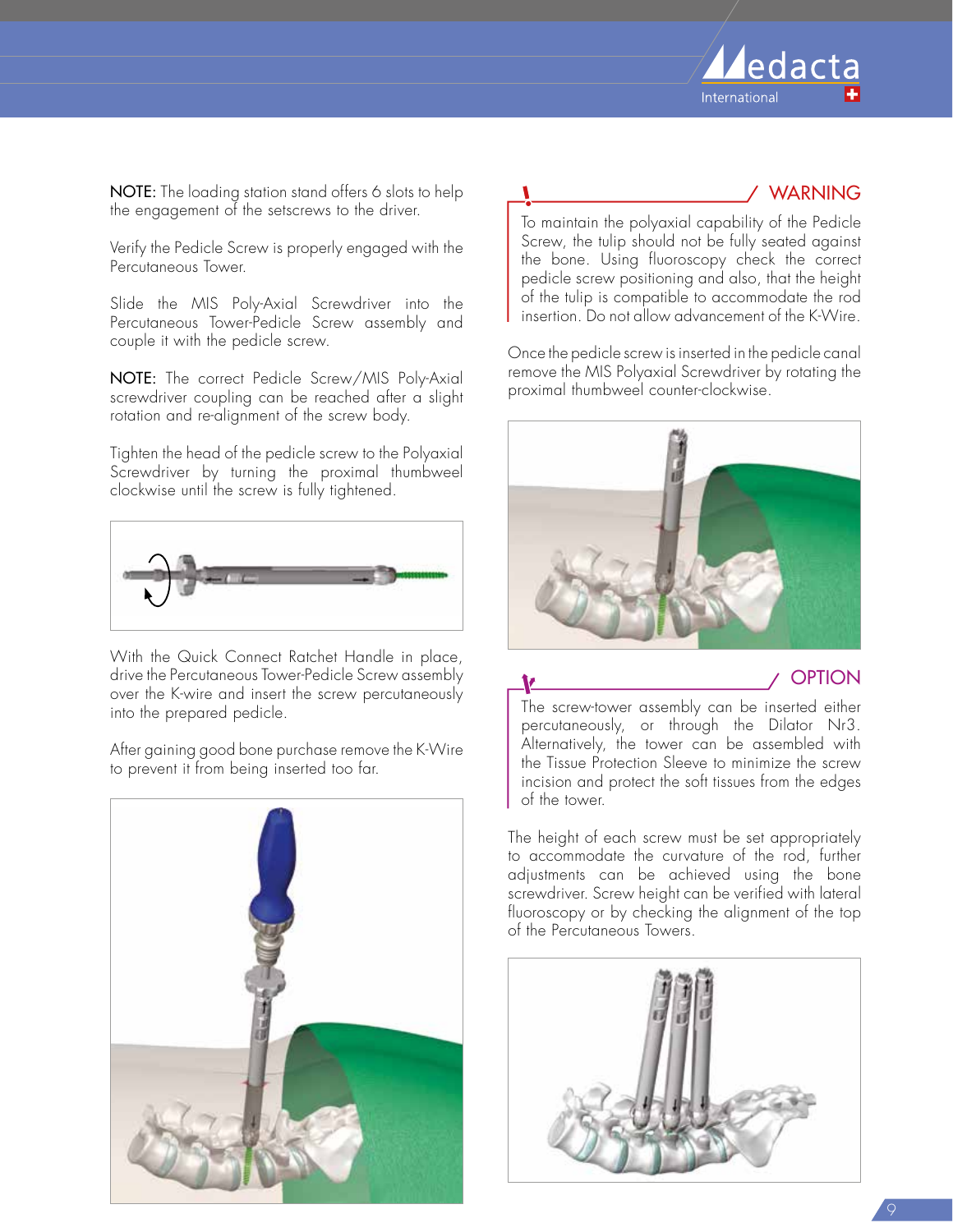# ROD INSERTION

#### 7.1 Rod Sizing

Place the Rod Gauge into the top cranial and the bottom caudal Percutaneous Tower to measure the length of the rod to be inserted. Ensure the proper engagement of the Rod Gauge extremities into each of the proximal grooves of the Percutaneous Towers extensions.

NOTE: The use of the Rod Gauge provides the optimal size of the rod to be implanted, including a limited overhang from the first and last screw. In case of intermediate size measuring, choose the longer rod size.





The rod gauge measures up to 150mm. Segments greater than 150mm can be measured by adding multiple measurements together.

# CAUTION

In case of multiple measurements, subtract 25mm for every segment added to the first one.

NOTE: Standard Rod Gauge is not compatible with short Percutaneous Towers. In case short towers are used, use the dedicated rod gauge, identified by red markings.

#### <u>V</u>



Assemble the MIS Soft Tissue Dissector to the Rod Inserter and use it to split the muscles and prepare the path for rod insertion.



#### 7.2 Rod Selection

Select the proper enhanced rod length and contour it to match the patient's anatomy, if necessary.

Assemble the enhanced rod to the Rod Inserter; secure the assembly by rotating clockwise the thumbwheel and verify the stability of the interface.

The hexagonal Rod Inserter interface assures that the rod can be assembled and further inserted in different positions: lordotic, kyphotic or lateral; on the bent rod types, the longitudinal marking indicates the lordotic side.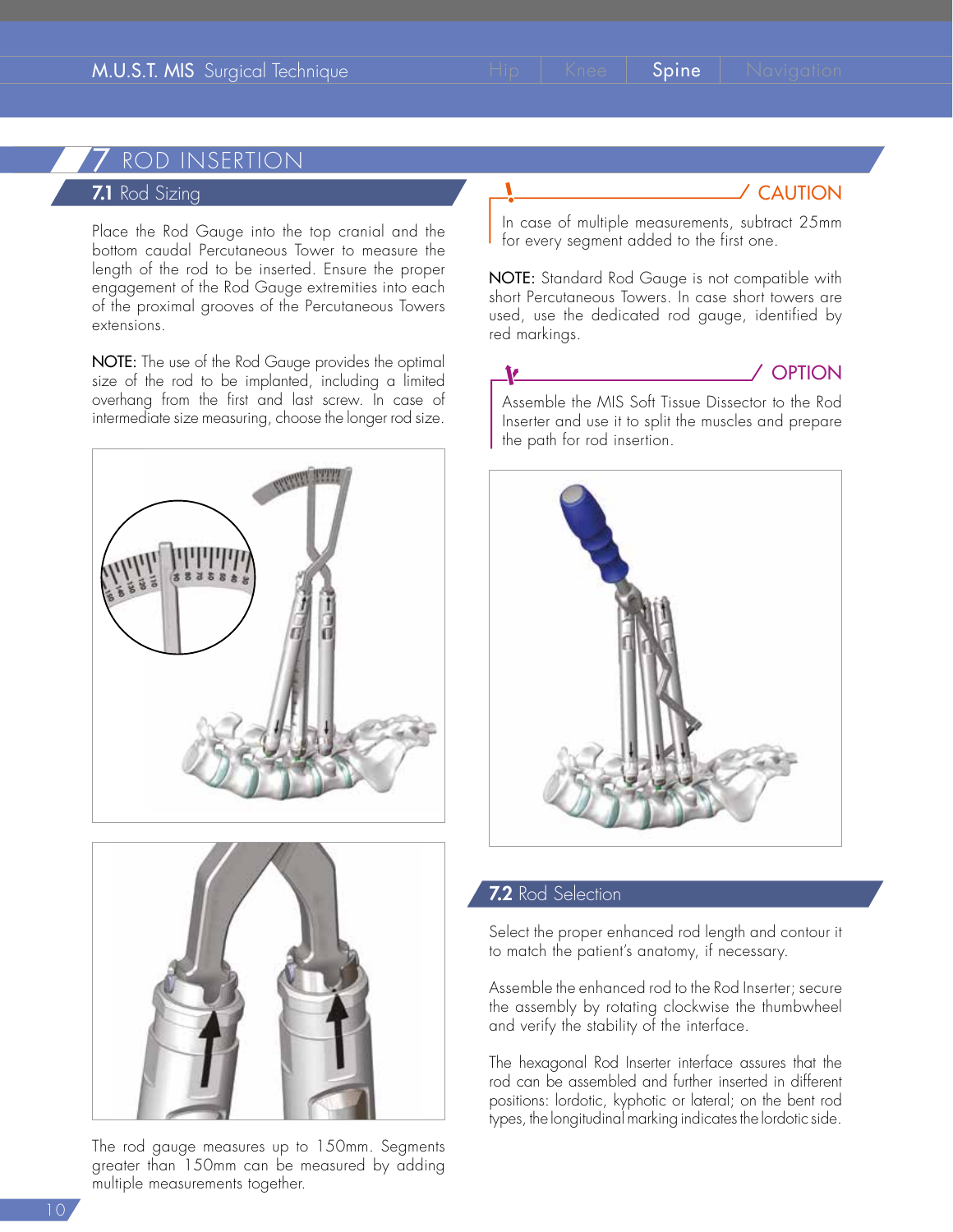

#### 7.3 Rod Insertion

After choosing the appropriate rod, insert the connection end of the rod into the pocket of the Rod Holder ensuring that the notch on the connection end of the rod is facing up towards the handle of the Rod Holder. Position the Rod Holder Handle as parallel as possible to the skin surface, with the rod parallel to the axis of the slots of the Tower (perpendicular to the skin).



Insert the rod into the cephalad slot of the Tower. The tip of the rod should be contained in the Percutaneous Tower. Advance the distal end of the rod straight down towards the screw until it touches the screw head or is as deep as the tissue will allow. It is necessary for the distal end of the Rod to be below the fascia before proceeding.



Rotate the handle of the Rod Holder toward the cephalad direction approximately 45º. This action will guide the tip of the rod towards each successive tower.

Continue to advance the rod subfascially into the adjacent towers by moving the Rod Holder towards each subsequent Tower in a linear manner.

A positive stop onto the Rod Holder avoids an excessive introduction of the rod itself.



NOTE: A Rod Holder without positive stop can be used as an alternative for rod insertion from the inner side of the Towers, according to surgeon's preferences.

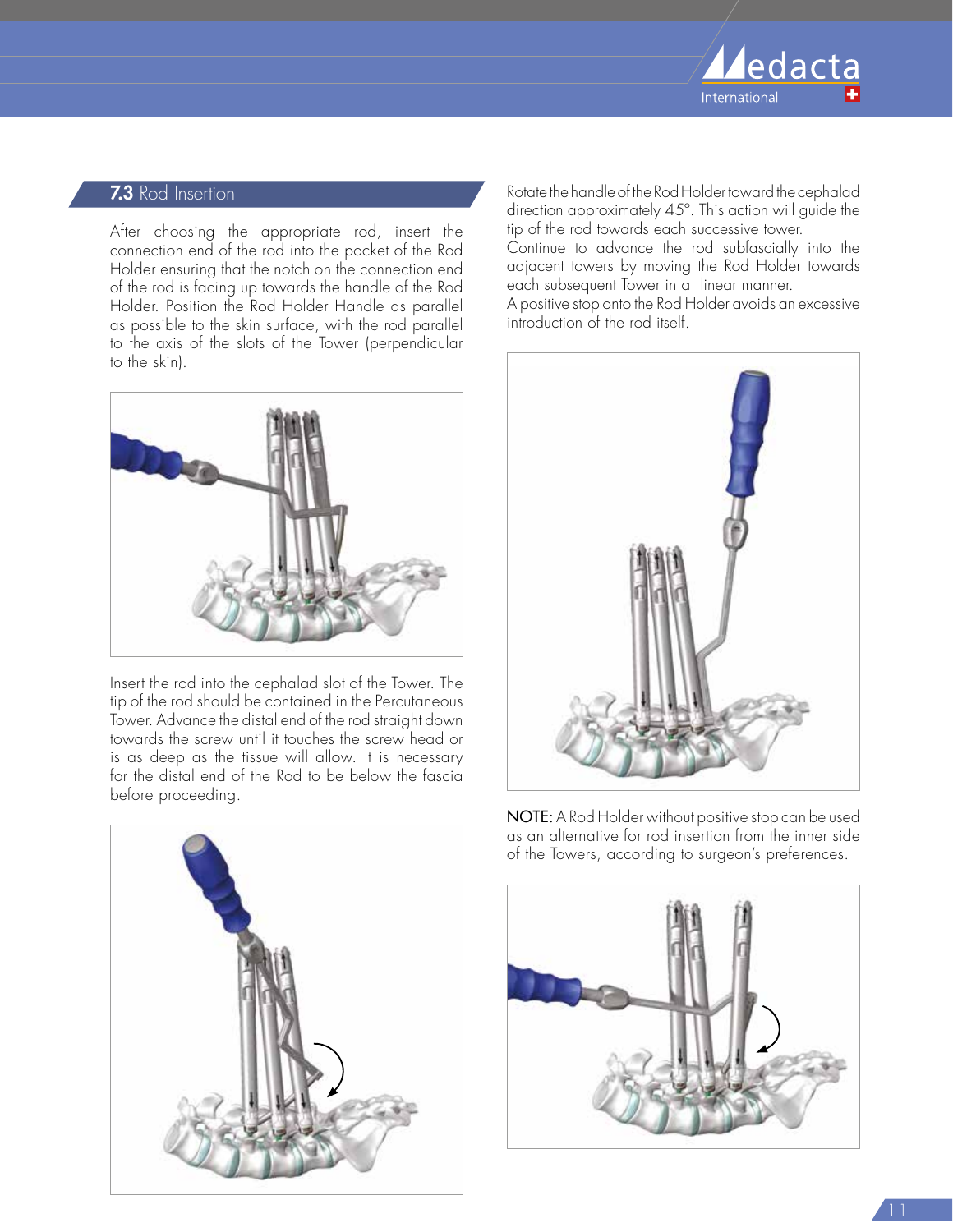

#### 7.4 Rod Verification

Slide the Rod Indicator inside the Percutaenous Tower until the mechanical stop is reached.

When the rod is fully seated inside the tulip, the uppermost laser marking is flush with the Tower top. If the Rod Indicator can be pushed further inside the Tower, the rod did not extend into this tulip and rod re-positioning is required.

If the rod is located above the tulip, the laser markings will show in millimeters the amount of reduction needed.





NOTE: The Rod Indicator is not compatible with short Percutaneous Towers.

Fluoroscopy can provide further guidance to confirm correct rod insertion.

#### 7.5 Rod Locking

Using the Temporary Set Screwdriver, preliminarily stabilize the rod into place by tightening at least one set screw at the end of the construct.

The Rod Holder may now be released; gently retract it away from the rod by rotating the thumbwheel counterclockwise.



Before removing the Rod Holder, confirm the rod is correctly placed within the cranial and caudal set screw.

NOTE: The set screws can be loaded to the temporary set screwdriver using the Loading Station stand.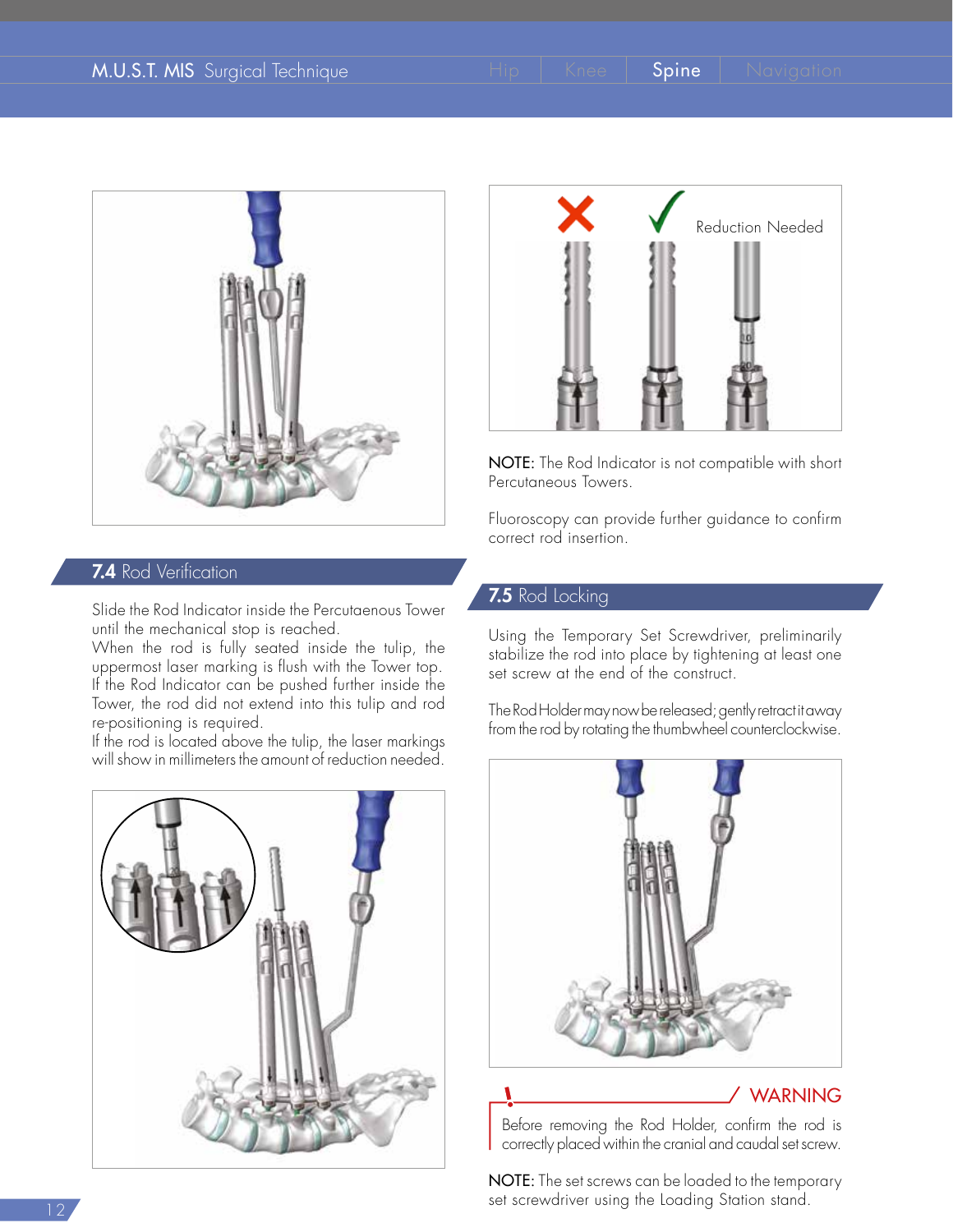

# **8** final construction

#### 8.1 Rod Reduction and Set Screw Insertion

Rod reduction maybe required prior to locking the set screw.

NOTE: A reduction of up to 35 mm can be achieved with the Medacta Percutaneous Instrumentation. Use the Rod Indicator to confirm the reduction distance. The reduction pitch is 2mm.

Connect the MIS Reduction Handle to the Percutaneous Tower.



Load the set screw into the MIS Reduction Driver, and slide the MIS Reduction Driver-Set Screw assembly through the Percutaneous Tower. Screw the proximal handle of the MIS Reduction Driver until reaching the mechanical stop. In this position the set screw is in contact with the tulip and the system is ready to be secured through the setscrew.



Assemble a standard handle to the inner shaft of the MIS Reduction Driver and turn it clockwise in order to load the set screw into the tulip, then proceed with final tightening.



Once the set screw is in place, snap out the MIS Reduction Handle by pushing the release button.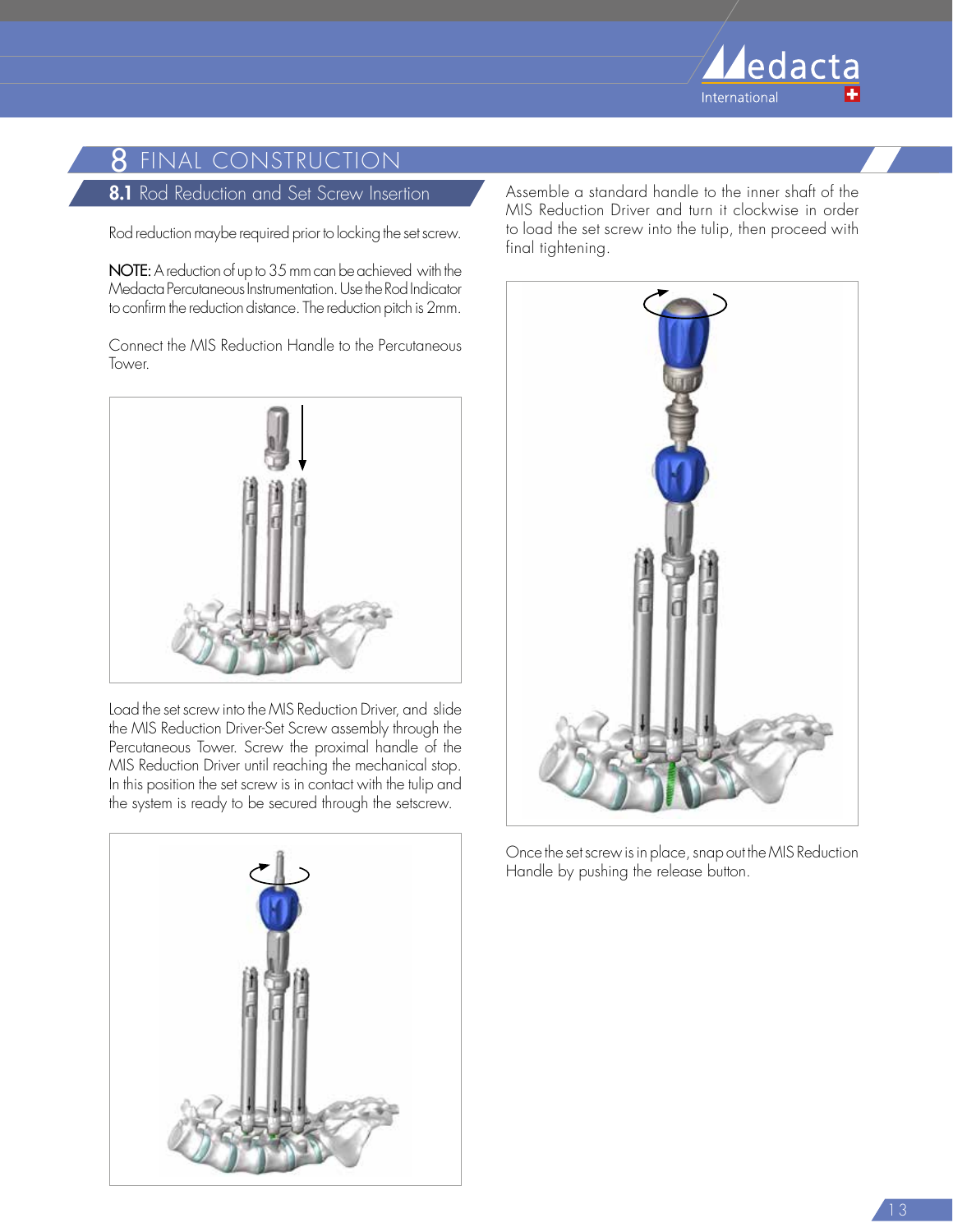<u>V</u>

#### 8.2 Compression or Distraction

Assemble the Fulcrum Adaptor MIS and the Distractor Valve Straight to the MUST Modular Compressor/ Distractor by pulling backwards the triggers and coupling the two parts with the slots on the MUST Modular Compressor/Distractor.







/ OPTION

It is also possible to add modular fulcrums by sliding them over the Fulcrum Adaptor MIS and/or to switch the Straight Valve with an offset one in order to reduce the distance between two Percutaneous Towers.



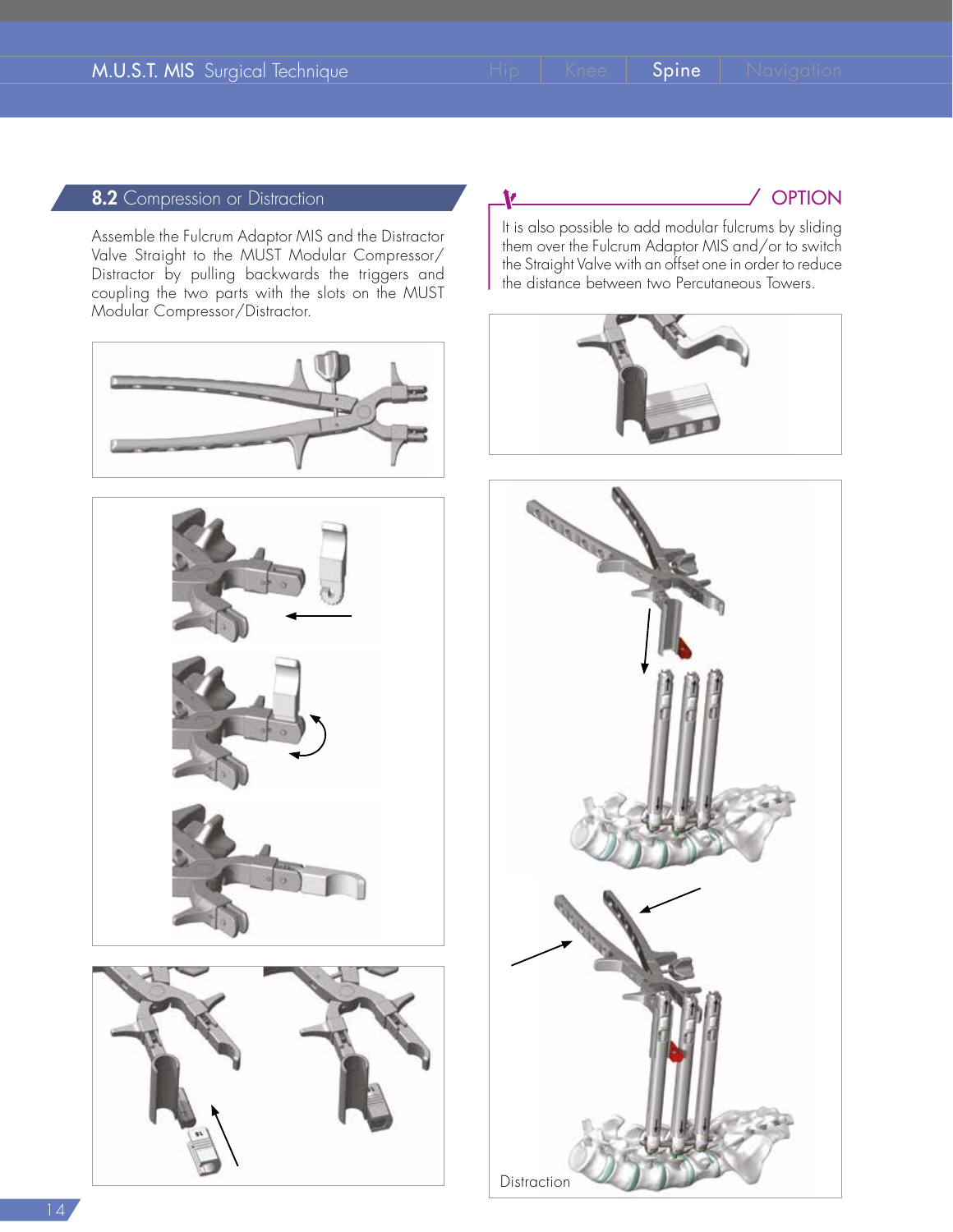



NOTE: The set screw at the most cranial/caudal location must be tightened while the set screw at the adjacent location needs to be loosened.

Slide the Fulcrum Adaptor MIS over the Percutaneous Tower and Apply gentle pressure to the Modular Compressor/Distractor to achieve the desired compression or distraction.

NOTE: When the final tightening is achieved and the Tower has been removed, if additional compression/ distraction is needed, a MIS compression/distraction Extension is available to avoid reassembling the Tower.

If necessary, it is also possible to tilt the Modular Compressor/Distractor pulling the triggers backwards and turning the handles up or down according to the surgeon's preferences.



Using fluoroscopy, monitor and ensure the appropriate distraction/compression has been achieved as well as the correct seating of the rod. Once in the desired position proceed with the tightening of the set screw.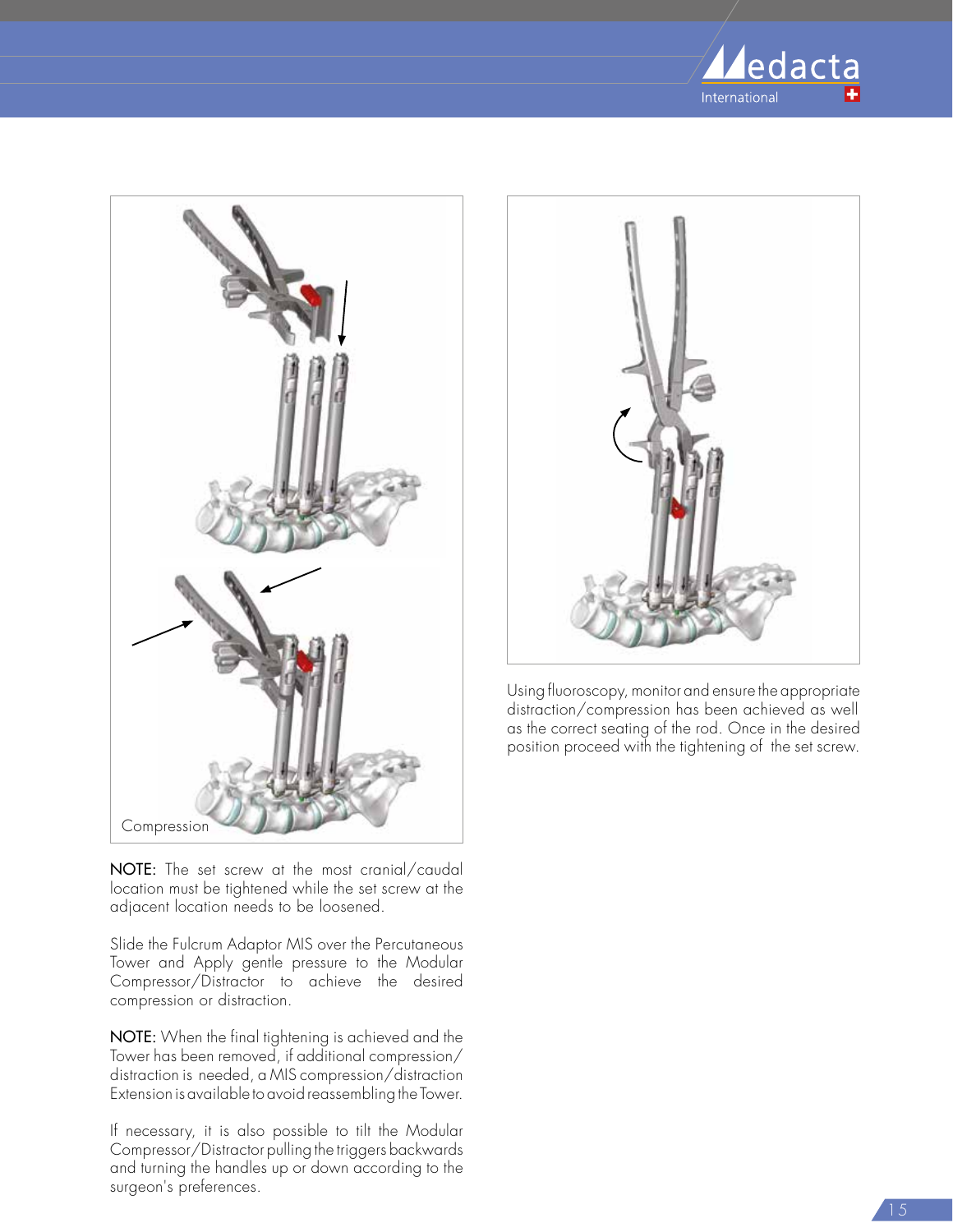١

#### 8.3 Final Tightening

The MIS Counter Torque must be coupled to the top of the Percutaneous Tower to accomplish the final tightening process.

Connect the Ratcheting Handle to the Torque Limiter Set Screwdriver and insert it into the Percutaneous Tower.



Firmly hold the MIS Counter Torque and rotate the Torque Limiter Set Screwdriver until an audible click is heard indicating that final tightening has been achieved.

#### 8.4 Tower removal

When all the set screws have been tightened, the Percutaneous Towers can be released with the release instrument previously assembled.

For a correct release instrument assembly mount the Shaft with the Handle and Cap as shown and then manually tighten the cap.



With the Tower still in "closed" position, insert the shaft of the Release System.

# CAUTION

The button must be aligned with the window of the Tower. See marked arrows for indication.



Squeeze completely the blue lever of the Release System, then gently pull the Tower outside the surgical field.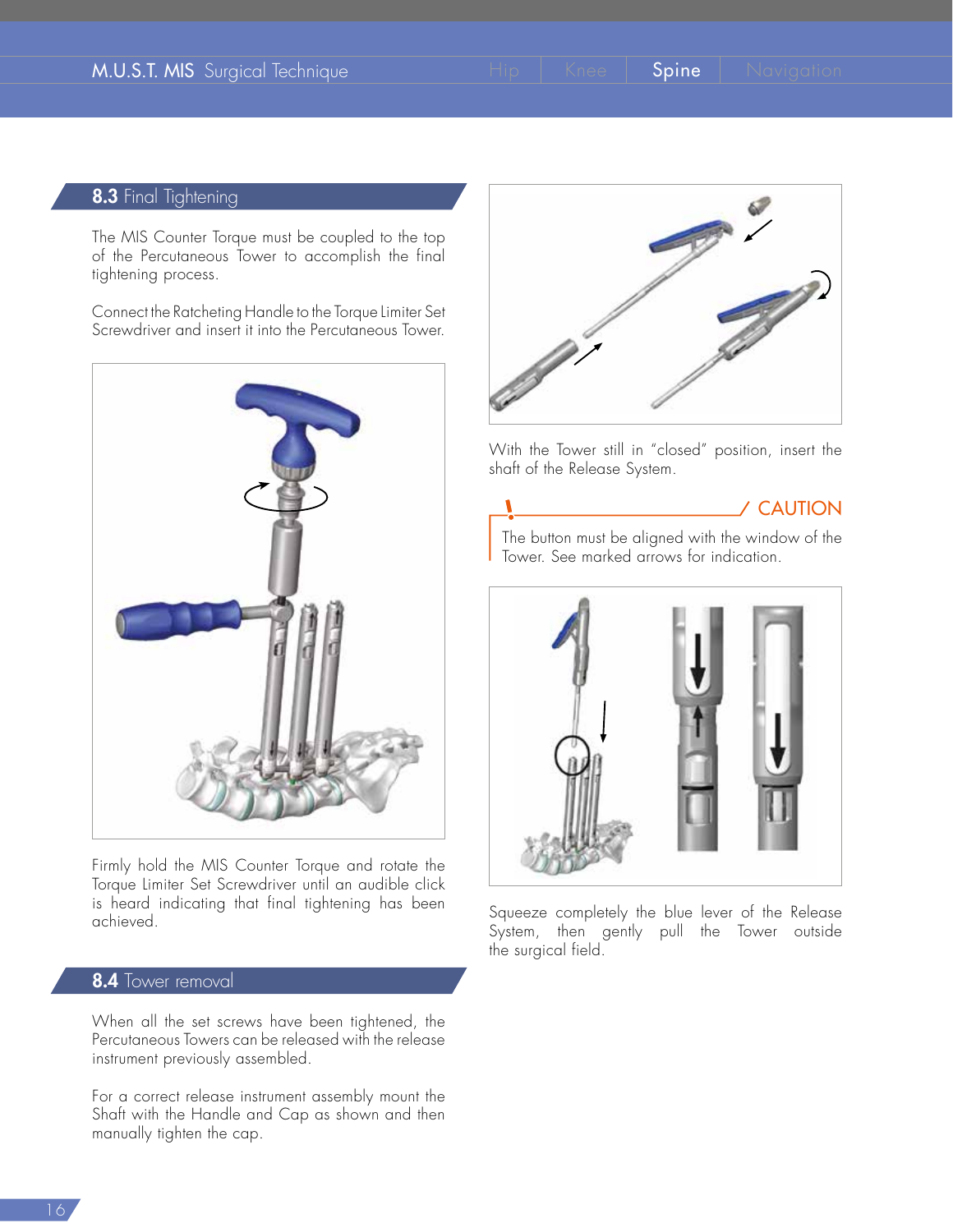



NOTE: ensure that the blue lever is fully closed before pulling the Tower: The Tower needs to have reached the "OPEN" position (the button of the Inner Sleeve will reach the lower window of the Outer Sleeve of the Tower).





To un-couple the Tower from the Release System, open the blue lever then pull away the Tower.

NOTE: In case the Perc. Tower remains caught within the Release System, pull the tower from the extremity of the inner sleeve with the handle in closed position, then open. If necessary, disassemble the Release System by removing the Cap.

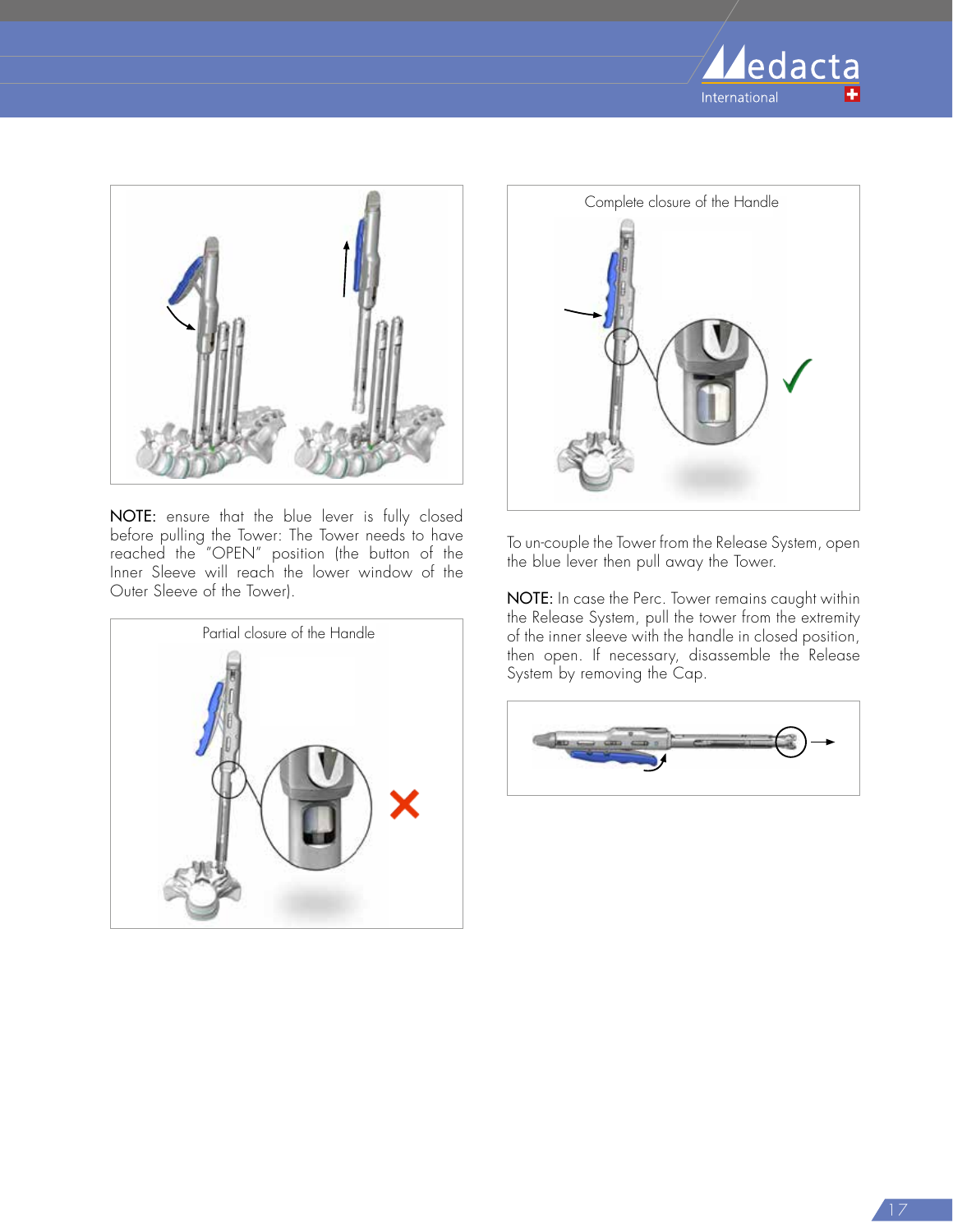# 9 RESCUE INSTRUMENT

In case the Tower is unintentionally removed from the screw before rod & set screw insertion, the MIS Rescue instrument can be used to help re-engage it. Target the screw with a K-Wire (optional) and then with the Rescue instrument. The tip of the rescue instrument engages and drives the pedicle screw head.



Set the tower in open position and slide it over the rescue instrument, aligned according to the markings. When the marked arrows face each other, the tower can be switched to the closed position and then the rescue instrument can be removed.



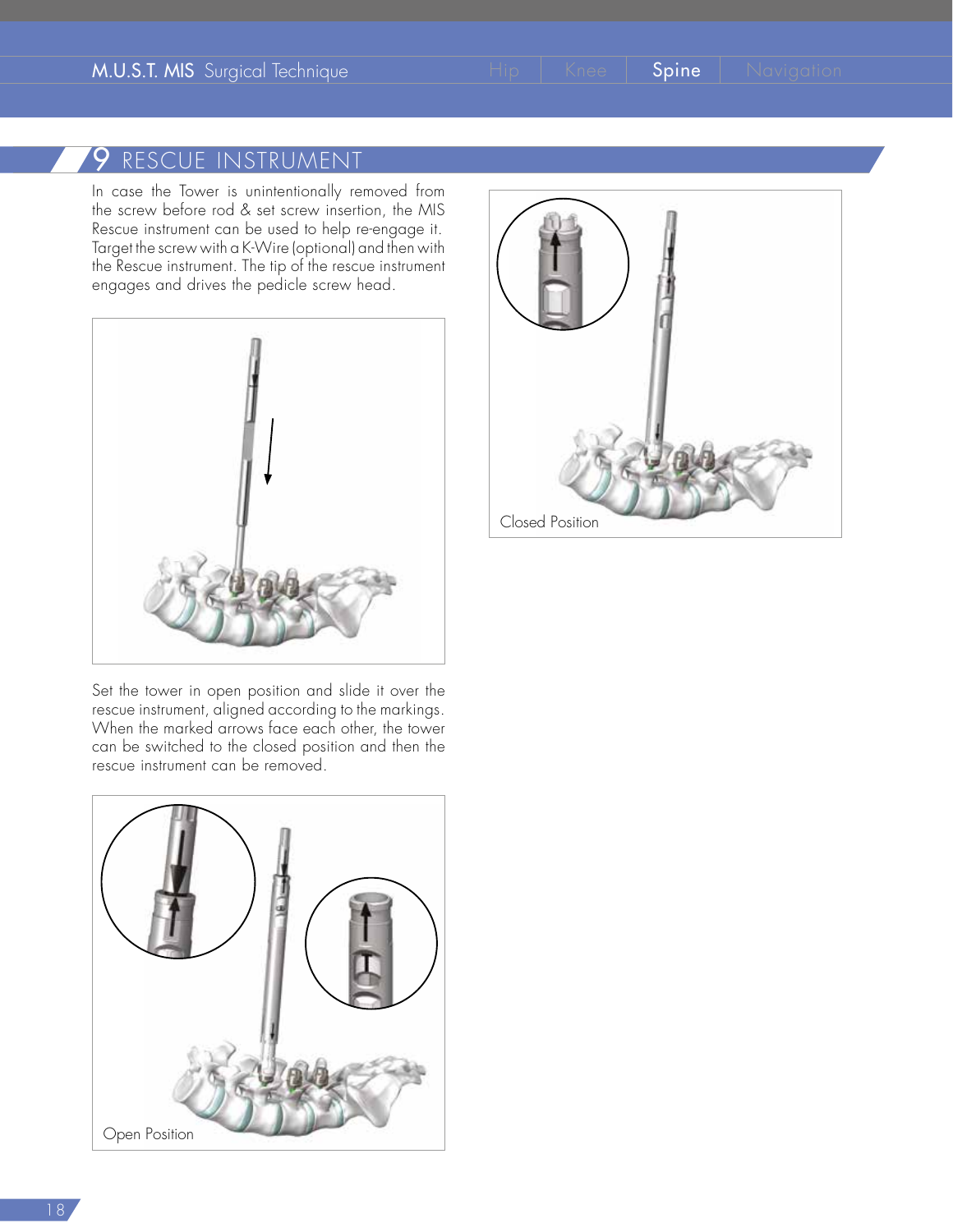

# **10** IMPLANTS NOMENCLATURE

#### **10.1** Sterile single package

|                        | Enhanced Poly-Axial Pedicle Screw - Cannulated |
|------------------------|------------------------------------------------|
| Reference <sup>1</sup> | Size - Øxl [mm]                                |
| 03.52.311              | 5x25                                           |
| 03.52.312              | 5×30                                           |
| 03.52.313              | 5x35                                           |
| 03.52.314              | 5x40                                           |
| 03.52.315              | 5x45                                           |
| 03.52.316              | 5x50                                           |
| 03.52.320              | 6x25                                           |
| 03.52.321              | 6x30                                           |
| 03.52.322              | 6x35                                           |
| 03.52.323              | 6x40                                           |
| 03.52.324              | 6x45                                           |
| 03.52.325              | 6x50                                           |
| 03.52.326              | 6x55                                           |
| 03.52.327              | 6x60                                           |
| 03.52.328              | 6x65                                           |
| 03.52.335              | 7x30                                           |
| 03.52.336              | 7x35                                           |
| 03.52.337              | 7x40                                           |
| 03.52.338              | 7x45                                           |
| 03.52.339              | 7x50                                           |
| 03.52.340              | 7x55                                           |
| 03.52.341              | 7x60                                           |
| 03.52.342              | 7x65                                           |
| 03.52.343              | 7x70                                           |
| 03.52.345              | 7x80                                           |
| 03.52.347              | 7x90                                           |

<sup>1</sup> includes 1 screw and 1 set screw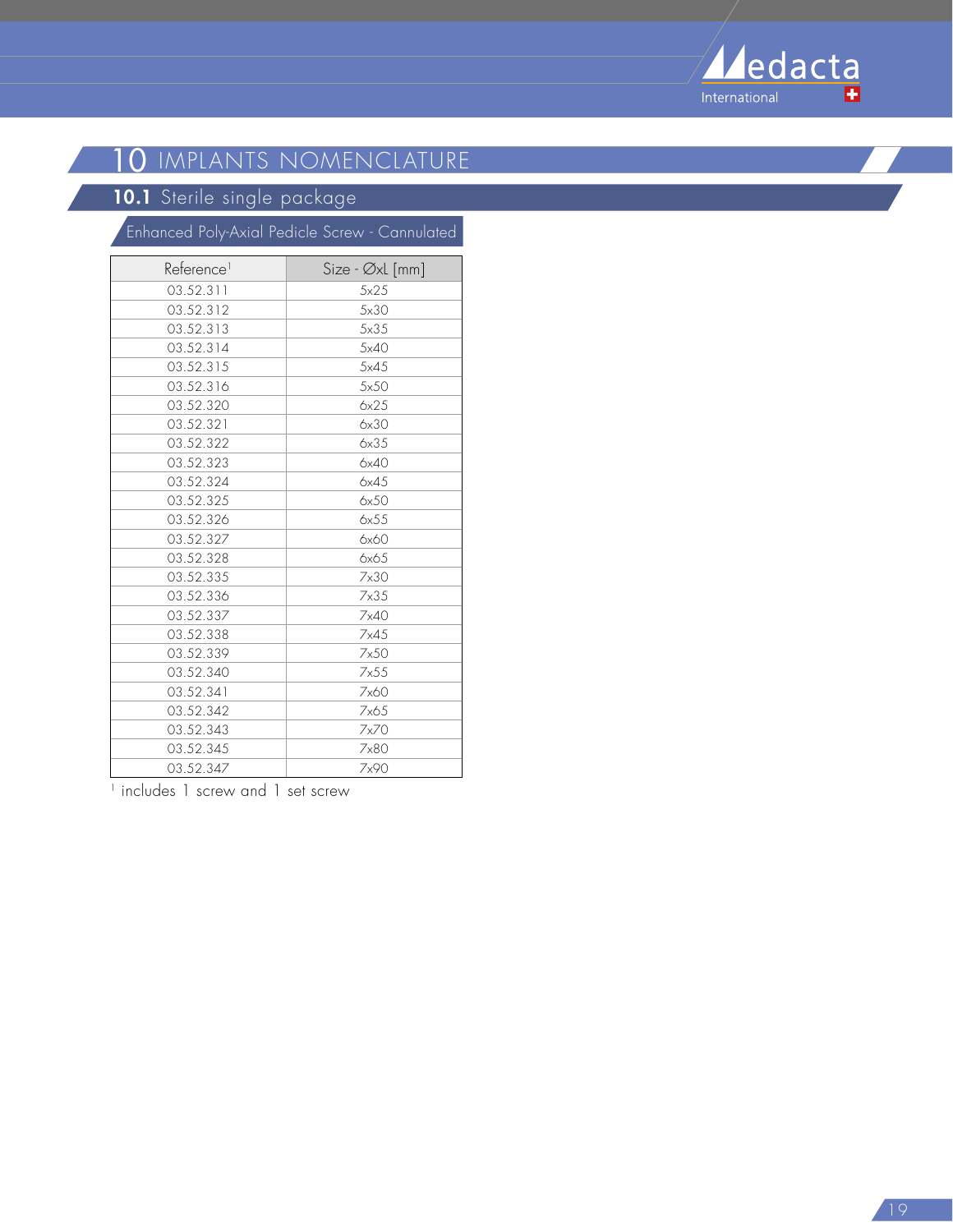Enhanced Bent Rod, Radio 200mm



Enhanced Bent Rod, Radio 100mm

| Ti Rod    | Size - Øxl [mm]  | CoCr Rod  |
|-----------|------------------|-----------|
| 03.52.421 | 5.5x25           | 03.52.521 |
| 03.52.422 | 5.5×30           | 03.52.522 |
| 03.52.423 | $5.5 \times 35$  | 03.52.523 |
| 03.52.424 | 5.5x40           | 03.52.524 |
| 03.52.425 | 5.5x45           | 03.52.525 |
| 03.52.426 | 5.5×50           | 03.52.526 |
| 03.52.427 | 5.5x55           | 03.52.527 |
| 03.52.428 | 5.5x60           | 03.52.528 |
| 03.52.429 | 5.5x65           | 03.52.529 |
| 03.52.430 | 5.5×70           | 03.52.530 |
| 03.52.431 | 5.5x75           | 03.52.531 |
| 03.52.432 | 5.5×80           | 03.52.532 |
| 03.52.433 | 5.5x85           | 03.52.533 |
| 03.52.434 | 5.5x90           | 03.52.534 |
| 03.52.435 | 5.5x95           | 03.52.535 |
| 03.52.436 | 5.5×100          | 03.52.536 |
| 03.52.438 | 5.5x110          | 03.52.538 |
| 03.52.440 | $5.5 \times 120$ | 03.52.540 |
| 03.52.442 | $5.5 \times 130$ | 03.52.542 |
| 03.52.444 | $5.5 \times 140$ | 03.52.544 |
| 03.52.446 | $5.5 \times 150$ | 03.52.546 |

| Ti Rod    | Size - Øxl [mm]  | CoCr Rod  |
|-----------|------------------|-----------|
| 03.52.451 | 5.5x25           | 03.52.551 |
| 03.52.452 | 5.5x30           | 03.52.552 |
| 03.52.453 | $5.5 \times 35$  | 03.52.553 |
| 03.52.454 | 5.5x40           | 03.52.554 |
| 03.52.455 | 5.5x45           | 03.52.555 |
| 03.52.456 | 5.5x50           | 03.52.556 |
| 03.52.457 | 5.5x55           | 03.52.557 |
| 03.52.458 | 5.5x60           | 03.52.558 |
| 03.52.459 | 5.5x65           | 03.52.559 |
| 03.52.460 | 5.5×70           | 03.52.560 |
| 03.52.461 | 5.5x75           | 03.52.561 |
| 03.52.462 | 5.5×80           | 03.52.562 |
| 03.52.463 | $5.5 \times 8.5$ | 03.52.563 |
| 03.52.464 | 5.5×90           | 03.52.564 |
| 03.52.465 | 5.5x95           | 03.52.565 |
| 03.52.466 | 5.5×100          | 03.52.566 |
| 03.52.468 | 5.5x110          | 03.52.568 |
| 03.52.470 | 5.5x120          | 03.52.570 |
| 03.52.472 | $5.5 \times 130$ | 03.52.572 |
| 03.52.474 | $5.5 \times 140$ | 03.52.574 |
| 03.52.476 | $5.5 \times 150$ | 03.52.576 |

#### Enhanced Dual Bent Rod



| Ti Rod    | $Size - \emptyset xL$ [mm] | CoCr Rod  |
|-----------|----------------------------|-----------|
| 03.52.486 | 5.5x50mm                   | 03.52.586 |
| 03.52.488 | 5.5x60mm                   | 03.52.588 |
| 03.52.490 | 5.5x70mm                   | 03.52.590 |
| 03.52.492 | 5.5×80mm                   | 03.52.592 |



 $=$  XXXXXXX a YYNNNN Ti

| Ref. (Sterile) | Description                        |
|----------------|------------------------------------|
| 03.52.814      | Enhanced Rod Ti Anodized 5.5x100mm |
| 03.52.815      | Enhanced Rod Ti Anodized 5.5x200mm |
| 03.52.816      | Enhanced Rod Ti Anodized 5.5x300mm |
| 03.52.817      | Enhanced Rod Ti Anodized 5.5x480mm |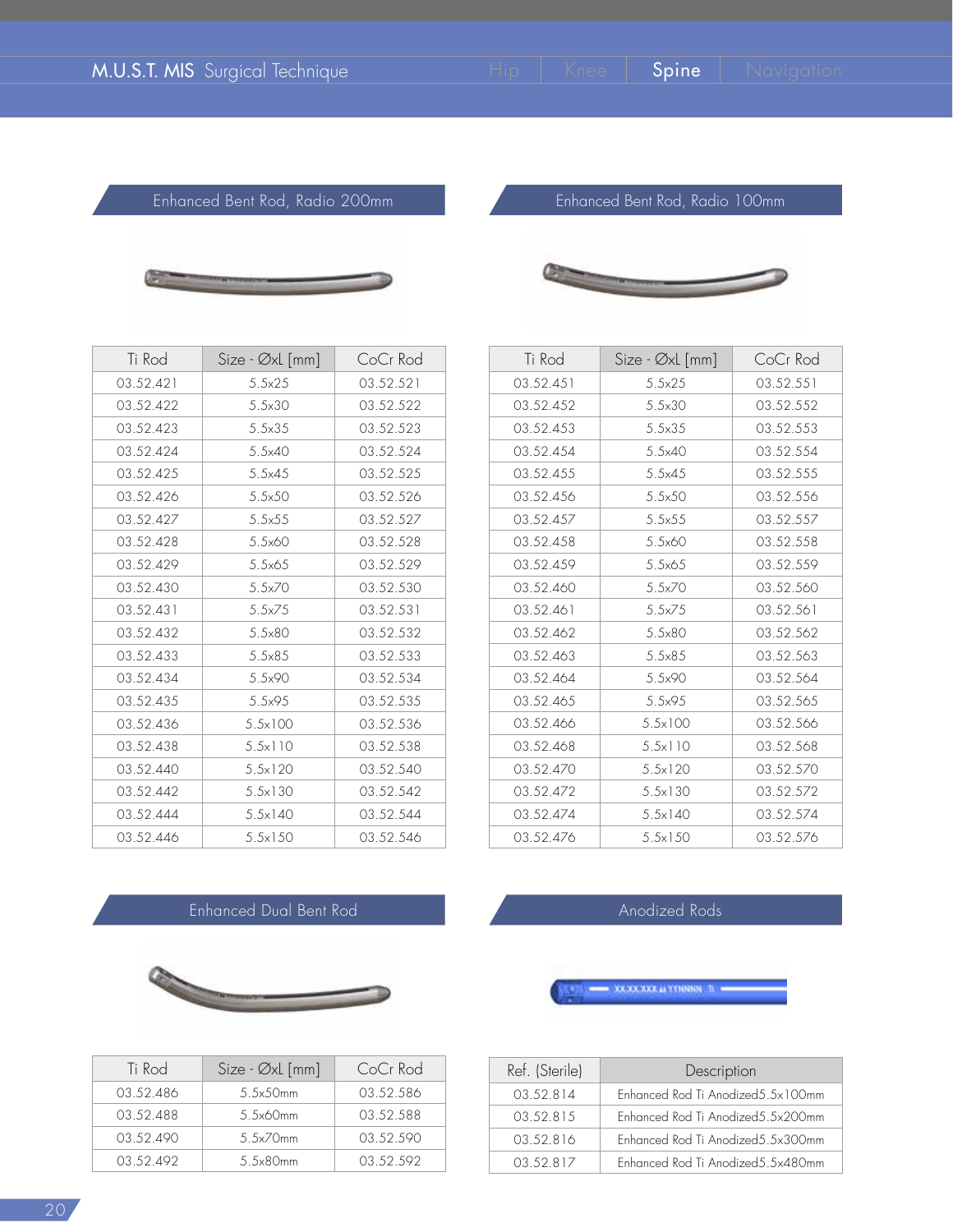

# Enhanced Straight Rod



| Ti Rod    | Size - Øxl [mm]  | CoCr Rod  |
|-----------|------------------|-----------|
| 03.52.401 | $5.5 \times 35$  | 03.52.501 |
| 03.52.402 | 5.5x40           | 03.52.502 |
| 03.52.403 | 5.5x45           | 03.52.503 |
| 03.52.404 | 5.5x50           | 03.52.504 |
| 03.52.405 | 5.5x55           | 03.52.505 |
| 03.52.406 | 5.5x60           | 03.52.506 |
| 03.52.407 | 5.5x65           | 03.52.507 |
| 03.52.408 | 5.5x70           | 03.52.508 |
| 03.52.409 | 5.5x75           | 03.52.509 |
| 03.52.410 | $5.5\times80$    | 03.52.510 |
| 03.52.411 | $5.5 \times 8.5$ | 03.52.511 |
| 03.52.412 | 5.5×90           | 03.52.512 |
| 03.52.414 | 5.5×100          | 03.52.514 |
| 03.52.415 | 5.5×200          | 03.52.515 |
| 03.52.416 | 5.5×300          | 03.52.516 |
| 03.52.417 | 5.5×480          | 03.52.517 |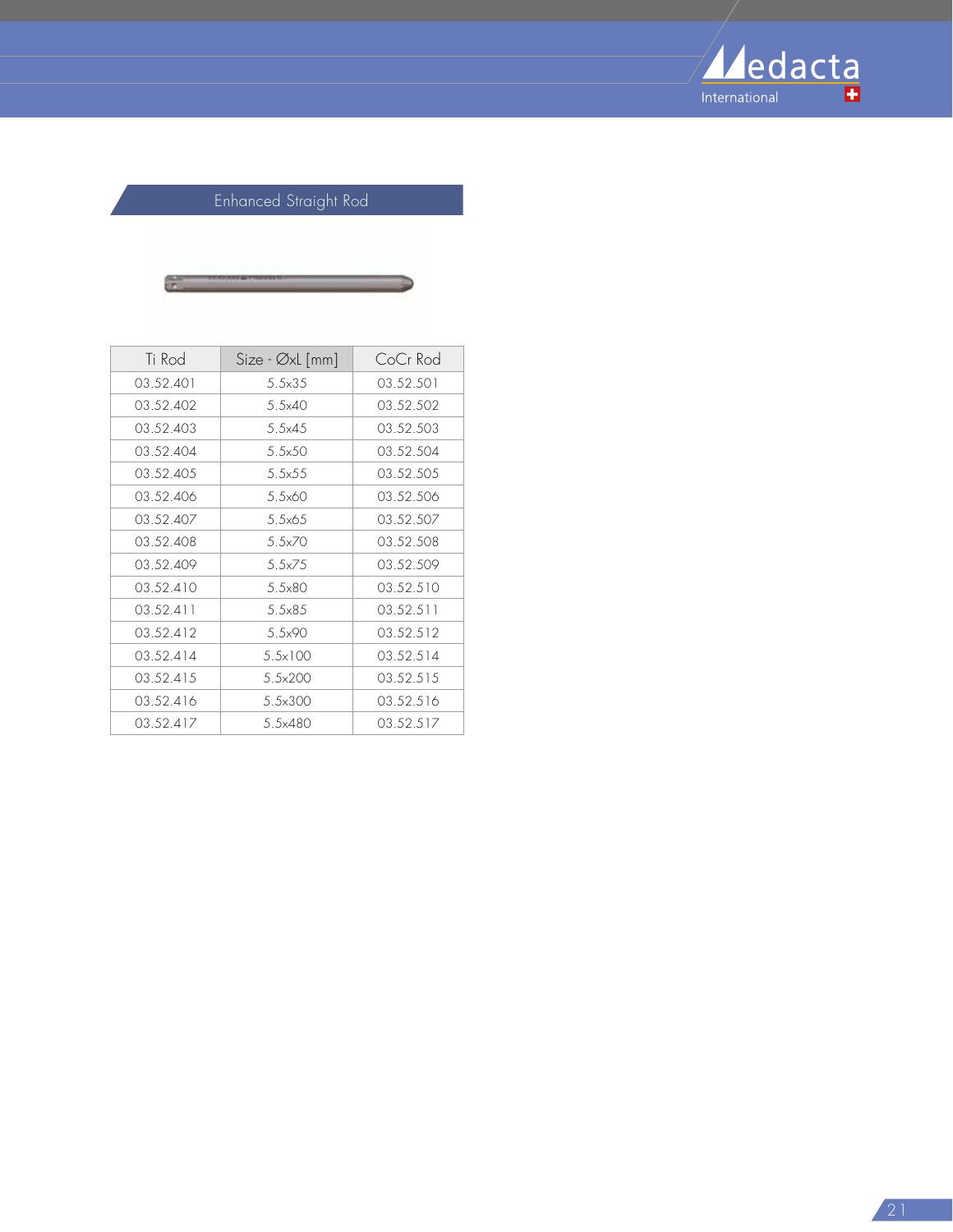| M.U.S.T. MIS Surgical Technique | Hip   Knee   Spine | Navigation |
|---------------------------------|--------------------|------------|
|                                 |                    |            |
| NOTES                           |                    |            |
|                                 |                    |            |
|                                 |                    |            |
|                                 |                    |            |
|                                 |                    |            |
|                                 |                    |            |
|                                 |                    |            |
|                                 |                    |            |
|                                 |                    |            |
|                                 |                    |            |
|                                 |                    |            |
|                                 |                    |            |
|                                 |                    |            |
|                                 |                    |            |
|                                 |                    |            |
|                                 |                    |            |
|                                 |                    |            |
|                                 |                    |            |
|                                 |                    |            |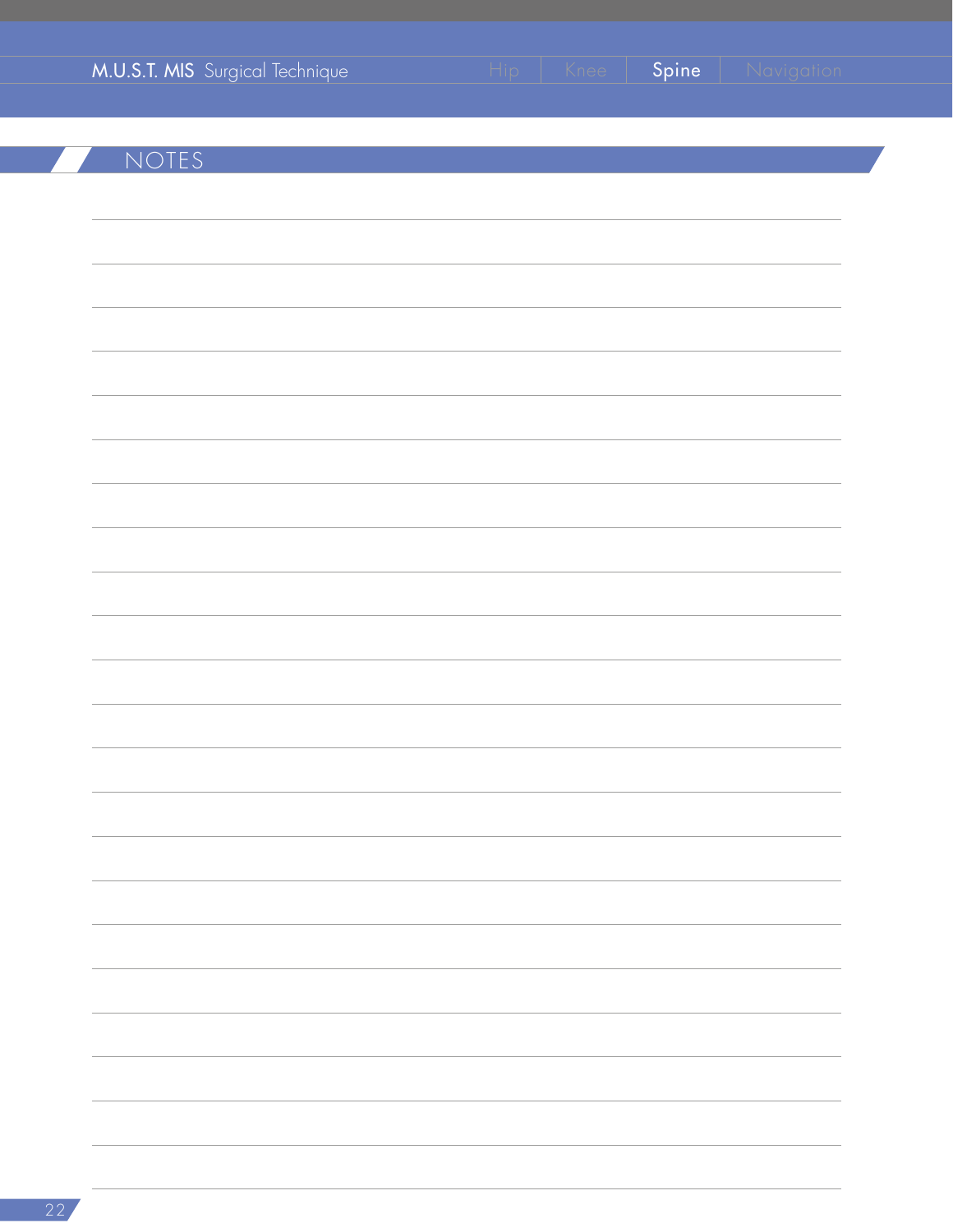

Part numbers subject to change.

# NOTE FOR STERILIZATION

The instrumentation is not sterile upon delivery. It must be cleaned before use and sterilized in an autoclave respecting the US regulations, directives where applicable and following the instructions for use of the autoclave manufacturer.

For detailed instructions please refer to the document "Recommendations for cleaning decontamination and sterilization of Medacta International orthopedic devices" available at www.medacta.com.